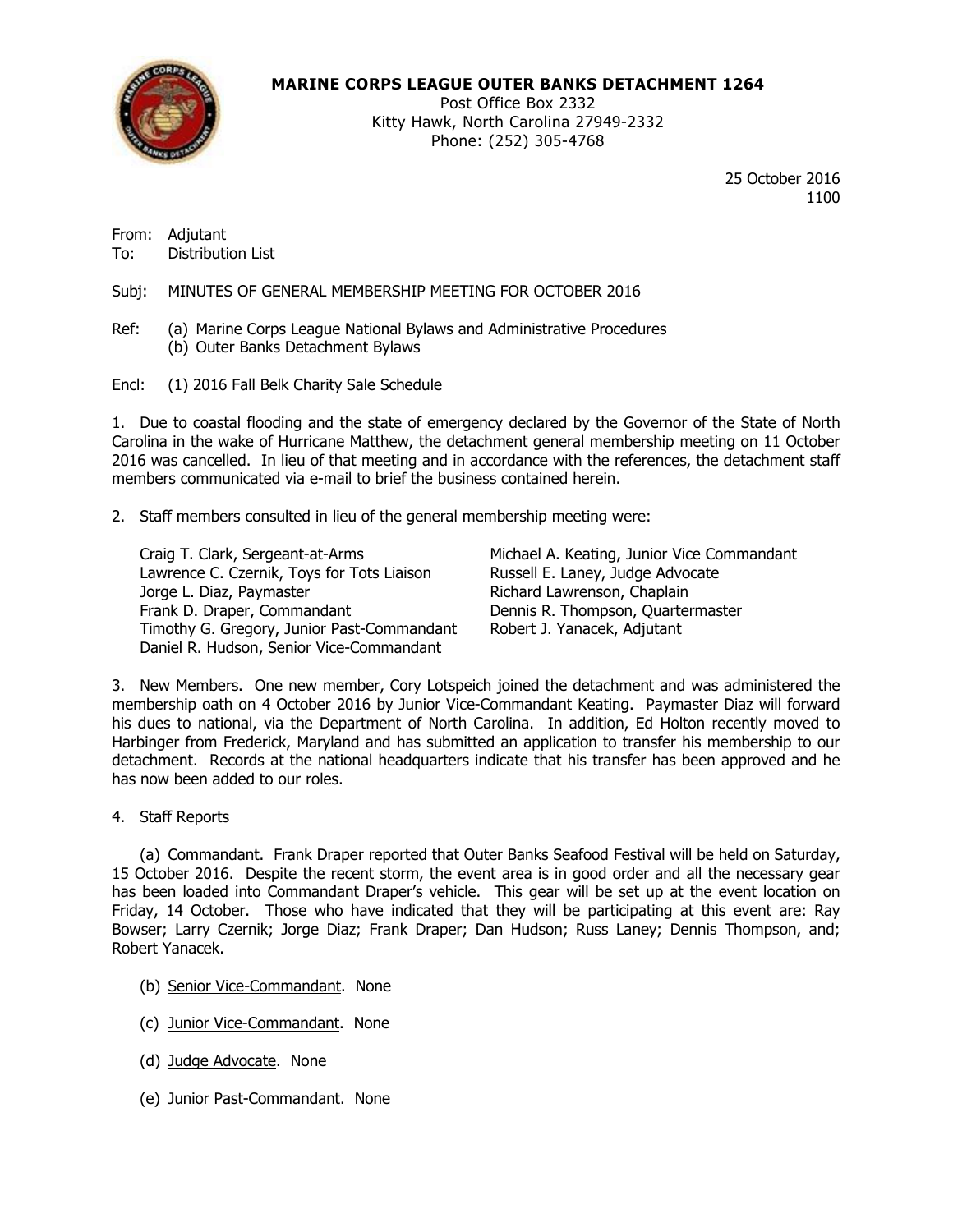## Subj: MINUTES OF GENERAL MEMBERSHIP MEETING FOR OCTOBER 2016

(f) Adjutant. Robert Yanacek reported that we have 35 members on the rolls, 10 of which are delinquent in their payment of dues. Those who are being carried on our rolls as delinquent are currently being researched, as the records at the national headquarters may not have reflected recent payments. In addition to those on the rolls, we recently dropped three members due to delinquency of dues payments in excess of one-year. Those three members will be contacted and encouraged to bring their dues up-to-date so their membership in our detachment can be reinstated.

(g) Chaplain. None

(h) Paymaster. Jorge Diaz provided a detailed report of the income and expenditures since our last meeting as well as the detachment's current account balance. His report was examined and no discrepancies were noted.

- (i) Quartermaster. None
- (i) Sergeant-at-Arms. None

(k) Toys for Tots Liaison. Larry Czernik reported that the Toys for Tots Bowling night will be held on Monday 17 October 2016 from 1900 to 2200. The location is the Outer Banks Bowling Center in Nags Head. Those participating should bring a toy valued at \$10 or more and will be permitted to bowl at a reduced rate of \$2.25 per game.

- 5. Old Business
	- (a) Awards Presentation. None
	- (b) Recruiting and Retention. None

(c) Grants and Donations. Robert Yanacek reported that a \$250 grant request was submitted on 24 September to the Walmart Foundation for the third quarter of 2016. The request has been approved and a draft has been issued, but not yet received. Receipt of these funds is expected sometime between the end of October and mid-November.

(d) Sickbay. None

(e) Website and Marketing. Adjutant Yanacek reported that the detachment website is up-to-date, including news, photographs of recent events, and our operational calendar. In addition, our Facebook and Google+ pages continue to be updated with photographs and articles of interest with the objective of providing quality and timely information of interest to Marines in our area.

(f) Social Activity. Adjutant Yanacek reported that on 4 October 2016, eight members and two guests met at the Jolly Roger for the free breakfast social. Those attending were: Craig Clark; John Dozier; Ed Holton; Mike Keating; Pat Keating (guest), Cory Lostspeich; Ron Mason; Jodi Mason (guest); Dennis Thompson, and; Robert Yanacek. Everyone in attendance enjoyed the food and the company. Our next event will be held on Tuesday, 1 November 2016 at 0900. All members are invited to attend.

(g) Belk Charity Sale. The schedule for the 2016 Fall Belk Charity Sale has been established and is attached at the enclosure. Our first day, 9 October, was cancelled due to flooding from Hurricane Matthew. Those who have volunteered to assist us in this event will receive an e-mail reminder from Adjutant Yanacek a few days prior to the respective event's date.

(h) Reporting Requirements. Commandant Draper, Paymaster Diaz, and Bob Messinger met on 23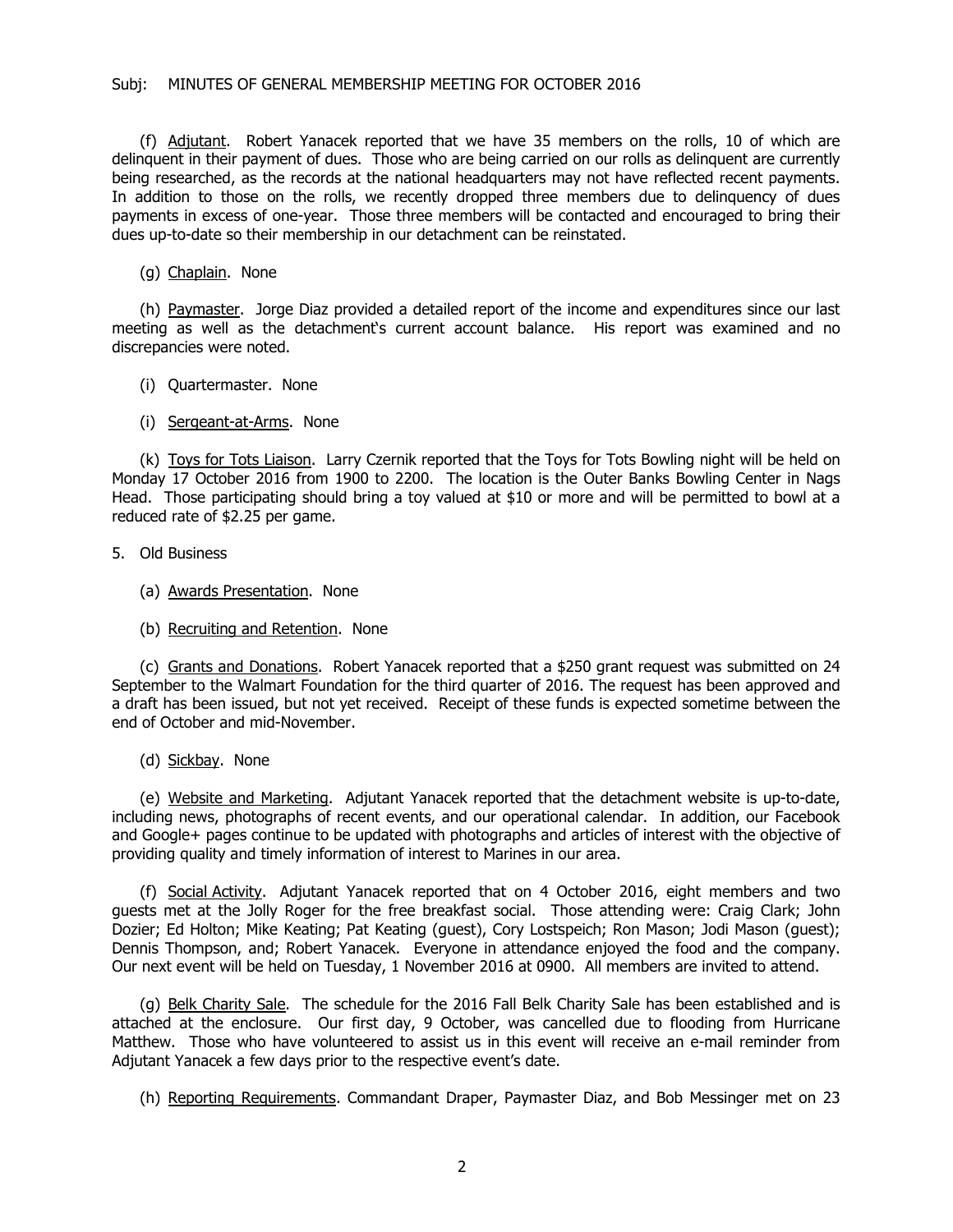September 2016 to ensure that the IRS Form 990-N (ePostcard) and the Participating Life Member (PLM) audit was completed and submitted. Despite some technical difficulties in submitting the 990-N to the IRS electronically, both of these items were subsequently completed and submitted as required.

## 6. New Business

(a) Toys for Tots Solicitation Schedule. Commandant Draper instructed Adjutant Yanacek seek approval for the placement of Toys for Tots collection boxes at the Kitty Hawk Walmart, and to establish a schedule that will permit us to solicit for toys and cash donations on weekends during November through early-December. Upon completion of this task, Adjutant Yanacek will notify the membership of the dates and times we are scheduled at Walmart, and to seek volunteers to assist us in this effort.

(b) Veteran's Dinner Event. Our newest member, Cory Lotspeich, is hosting a veteran's special dinner event on 11 November 2016. The event will be held at the Liberty Christian Fellowship at 244 Williams Drive in Kill Devil Hills from 1800 to 1930, and will consist of a free dinner for veterans and their guest. Following dinner, veterans and their guest are invited to attend a service at the church sanctuary located at the site of the event. The guest speaker at this service will be Lieutenant General Jeff Oster, USMC (Ret) who currently serves as Chairman of the Executive Committee of the Cru Military Ministry. Those interested may obtain further information and place reservations by visiting the event's Facebook page at: [https://www.facebook.com/events/2398623397](https://www.facebook.com/events/239862339745212)45212.

(c) Change of Meeting Date. Due to the national election next month, our November meeting will not be on held on 8 November 2016 as the Pitts Center is being utilized as a polling place. Accordingly, our meeting has been re-scheduled for Tuesday, 15 November 2016 at 1900. Members will be notified of this change by Adjutant Yanacek via e-mail. In addition, an e-mail reminder of the new meeting date for November will be sent a week prior to that date.

Robert J. Yanacek

Robert J. Yanacek Adjutant